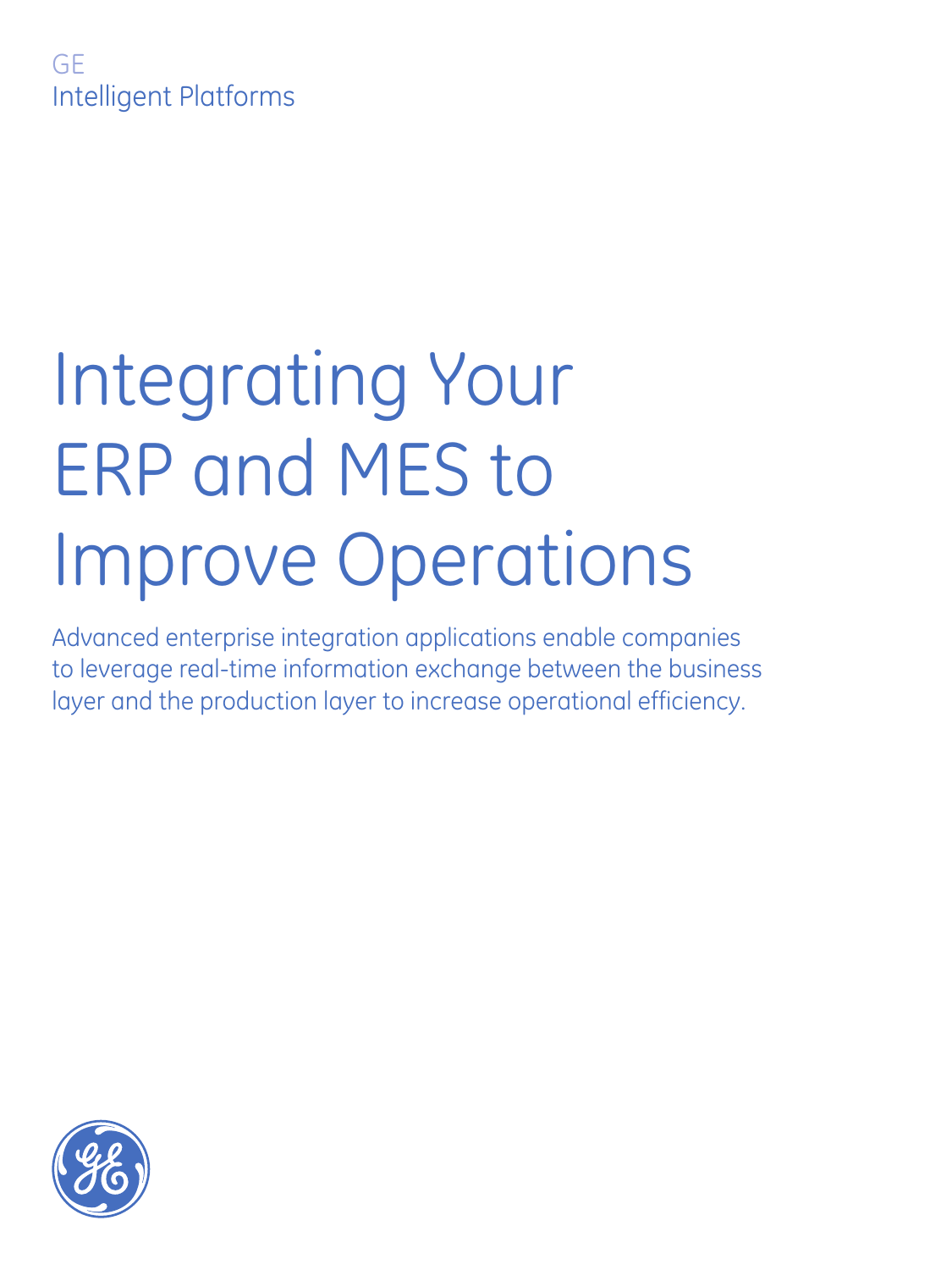# Introduction

In the journey toward operational excellence, companies have invested a lot of money in Enterprise Resource Planning (ERP) systems, but the promise of easy integration between the top floor and the shop floor has been more difficult than imagined. Companies have had to spend a significant amount to enable communication between their ERP and MES layers because these systems speak different languages, and seamless communication requires extensive translations, resulting in added time and costs.

The good news is that the communication gap is narrowing with the introduction of ISA-95, the international standard for the integration of enterprise and control systems, and B2MML, a set of XML schemas that implement the data models in the ISA-95 standard. Companies that implement solutions that take advantage of these accepted standards can more easily integrate their disparate systems and gain better visibility and coordination between the enterprise and execution layers.

This paper discusses the challenges today's manufacturers need to overcome and the benefits of enabling real-time bi-directional integration between the ERP and MES systems to optimize plant operations. Tight connectivity is even more critical in today's fast-paced, global market environment, where reduced cycle time between supply and demand is key to success. Companies that have successfully integrated the top floor with the shop floor are realizing faster cycle times, higher throughput, better quality and improved decision making for a significant competitive advantage.

# The negative effect of information silos

There are a number of challenges that today's manufacturers face, which hinders them from understanding what is happening on the plant floor as well as with customers and suppliers. The disparate nature of multiple systems across the enterprise makes it difficult to respond to changing customer demands and to achieve faster time to market and tighter inventory management—all of which contribute to efficiency and cost control across the supply chain.

*Lack of visibility to the plant floor -* Manufacturers need to understand problem-causing events and view them holistically

instead of in isolation, as the lack of integration and visibility into the plant floor causes decision-making delays—resulting in longer cycle times for customers, lower customer satisfaction, and the inability to efficiently meet the demands of a fast-changing global marketplace.

Management needs to know what is happening on the plant floor while manufacturing needs up-to-date information on demand changes to help develop and optimize their schedules. Information at the enterprise layer gives manufacturers the ability to see the "big picture" and to make the appropriate changes based on what is happening on the plant floor to improve the overall efficiency of the operation.

*Lack of integration of disparate systems -* ERP systems know what customers want, and MES systems know how to build it. However, oftentimes these systems have been created by different software vendors and as such, speak different languages. Many manufacturers have resorted to entering data in multiple systems or inventing their own ways of communicating between these systems—both very costly and inefficient models.

Manufacturers need the ability to communicate seamlessly between these systems so they can gain visibility into orders, control inventory costs, and act on up-to-date order changes critical factors to improving their operations.

*Slow time to market -* As the global marketplace has evolved, some companies have not been able to react quickly to the changing demands of consumers who are working at Internet speed and who have a wide variety of vendor choices. By communicating between the enterprise layer and execution layer, companies can better match supply with actual demand reducing inventory and responding quickly to customer needs.

*High inventory costs –* Excess inventory—whether as raw materials, work in progress, and finished goods—ties up cash in the business that can be put to better use elsewhere. Businesses face the challenge of not being able to detect when inventory falls below a predetermined level so they can reorder from suppliers as needed.

Keeping inventory to a minimum frees up capital and also reduces the risk of having unwanted inventory on hand. If there is a quality or maintenance issue on the floor, real-time notification to the business layer can be made, enabling immediate action to address the issue.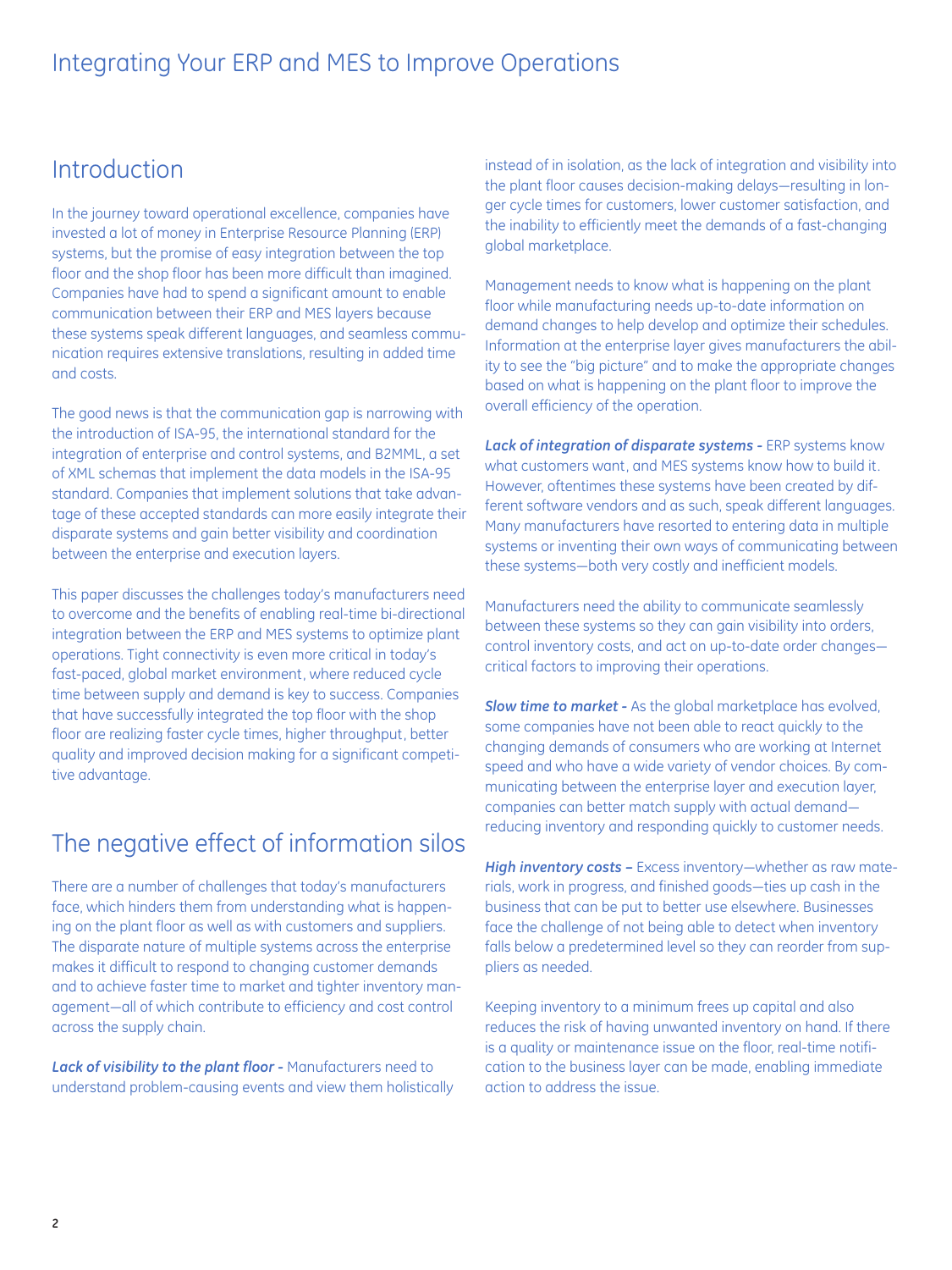# Enabling flexible integration between MES and ERP

To achieve operational excellence, manufacturers need increased visibility from the top floor to the shop floor with the ability to view the status of orders, inventory changes, and overall process performance. Seamlessly connecting manufacturing processes with the enterprise layer requires a tightly integrated yet flexible solution that leverages the latest technologies and standards.

Software applications such as GE Intelligent Platforms' Proficy\* Open Enterprise connects a company's ERP system such as SAP to the Proficy set of MES solutions, using ISA-95 and B2MML standards to communicate valuable information between the two systems. As a single integration point, it allows decision makers at the enterprise level to leverage real-time information about production processes—providing increased visibility and insight for better business decisions—and for plant operators to leverage business information to improve fulfillment.

Such solutions can drive operational excellence and lean manufacturing by greatly improving visibility and efficiency while reducing costs due to factors such as excess inventory or waste. For example, any issue on the plant floor that may affect customer fulfillment can be communicated to the ERP system so steps are taken to mitigate the issue. Real-time notification can help correlate supply with demand—averting the need for a higher level of inventory than necessary and ensuring timely responsiveness.

This next section explains how Proficy Open Enterprise supports industry standards, enabling ease of use and closing the communication gap for improved visibility from the top floor to the shop floor.



#### **Features of ISA-95:**

- International standard that does not change with each new release from a vendor
- • Defines the information that must be exchanged between the ERP and MES **layers**
- Has a broad support base of many companies
- Technology and vendor independent

*By enabling real-time orders to be downloaded into MES from your ERP system and for performance information to be uploaded to your ERP—Proficy Open Enterprise serves as a bi-directional transport of data between the two layers for improved fulfillment and operational efficiency.*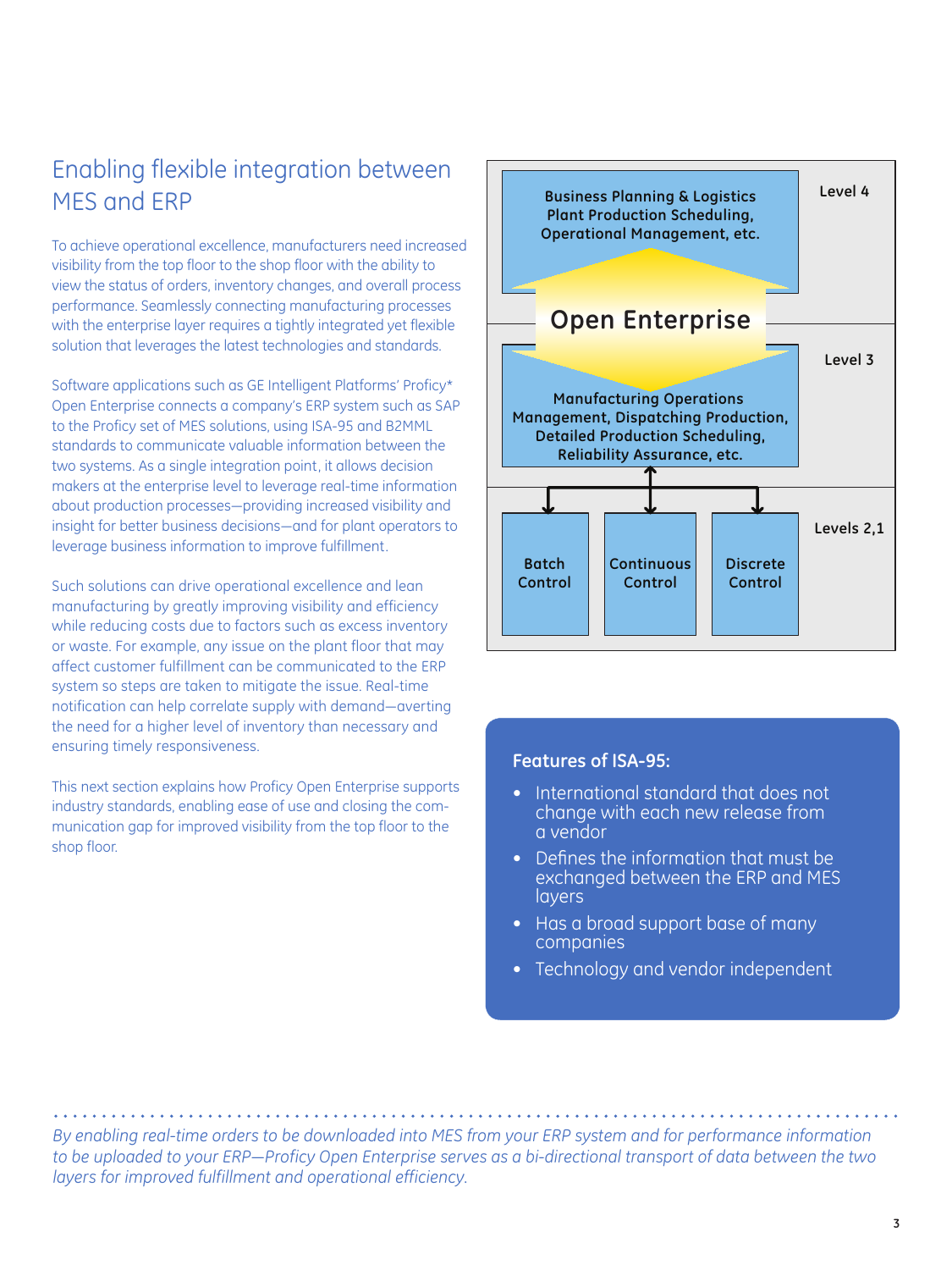# The benefits of utilizing ISA-95 and B2MML integration standards

In order for companies to survive and even thrive in the fast changing global economy, they need operational flexibility and quick implementations. Due to the challenge of high inventory costs discussed earlier, they can no longer afford to maintain a large safety stock of finished goods inventory on hand, which is essentially tied up cash that can't be used to grow and run a business until it is sold. Excess inventory should be avoided at all costs and at all levels—raw material, work in progress and finished goods.

Solutions that support ISA-95 standards such as Proficy Open Enterprise provide ease of integration and allow systems at different levels to communicate with each other without the need for costly custom setup or maintenance. The use of standards enables the exchange of information to flow freely from the enterprise level to the manufacturing execution level, which is critical as it allows companies to avoid costly issues such as excess inventory.

Furthermore, standards-based and "out-of-the-box" activities and templates enable companies to leverage quick time to value, which is critical for a competitive edge. The flexibility and speed with which they can execute activities such as aligning manufacturing processes with actual demand helps optimize operational efficiency while maximizing customer satisfaction.

# Proficy Open Enterprise supports the following ISA-95 models:

#### **Production Schedule**

The ERP system sends the Production Schedule to the MES system, and based on this schedule, the MES system creates a detailed production schedule that accounts for limitations and other activities that the ERP system has no knowledge about such as cleaning of vessels, changeovers, equipment downtime, order sequencing and plant capability. The Production Schedule contains information that Level 4 (ERP) sends to Level 3 (MES).

The Production Schedule sent by ERP can be for a certain period (e.g., a week). Within this schedule is multiple production requests, for example, "create 90,000 cases of beer." Within these production requests are details on how the products should be created, specifying the personnel, equipment, material, material produced and material consumed requirements.

As shown in the Production Schedule example below, the ERP system downloads the production parameters, which help define what is to be created and the impact it will have on capability and resources within the plant.

#### **Production Schedule – e.g., Daily Packaging**

Contains:

- Production Requests 90,000 cases of beer to be completed by midnight
- Production Parameters Can size, fill size, lid size, case size, machine speeds
- Personnel Operators, testers
- Equipment Fillers, pasteurizer, packers, wrappers, palletizer, barcode printers and inline inspection
- Material Produced 6 pack cases of beer (SKU) 16 oz
- Material Consumed Cans, lids, cases, packaging material and volume of beer (Real-time countdown of inventory to have minimum overruns)

*To support the large SAP install base worldwide, Proficy Open Enterprise can easily integrate into SAP using off-the-shelf available middleware.*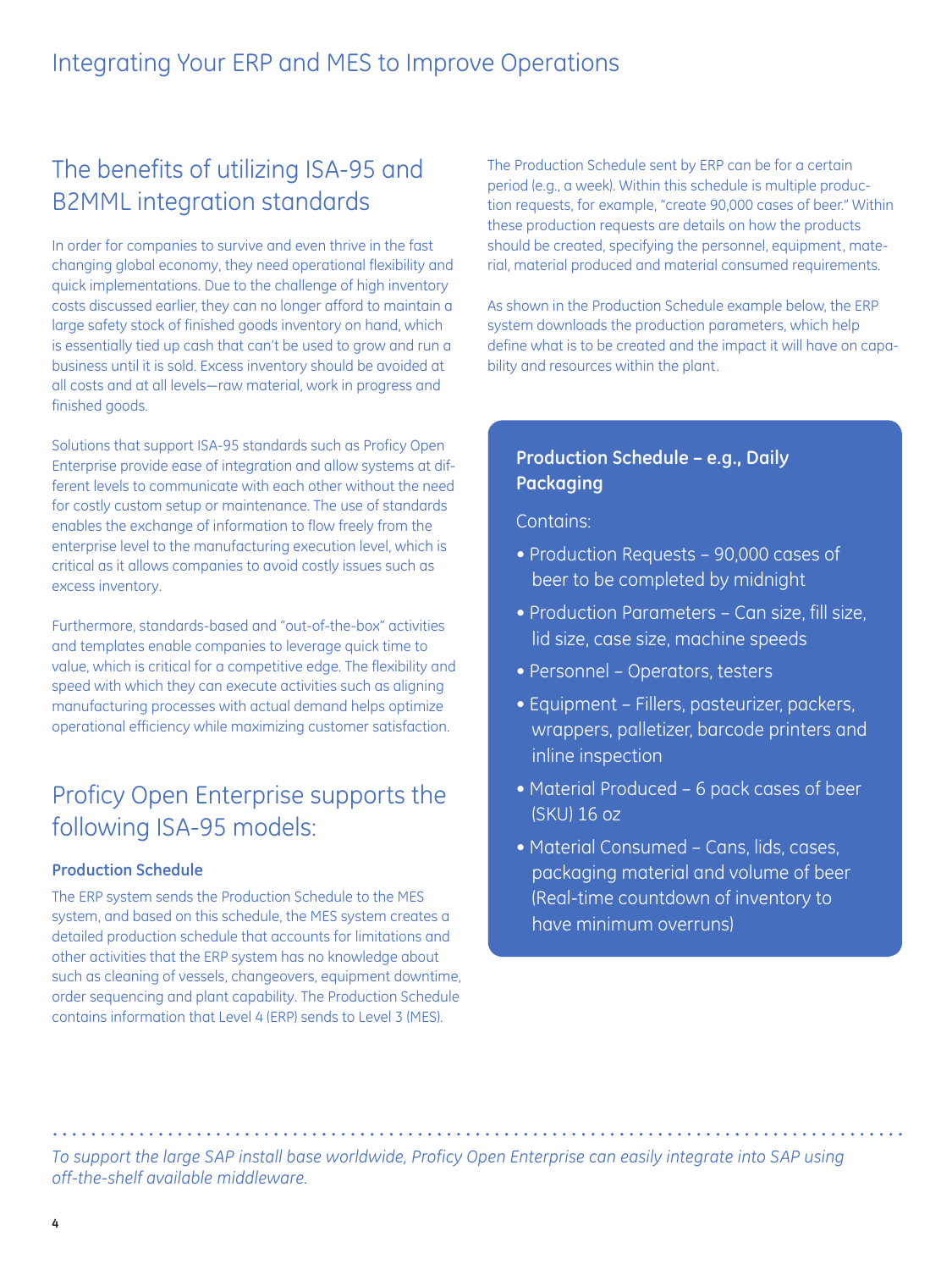#### **Production Performance**

The Production Performance contains information that Level 3 (MES) sends back to level 4 (ERP) as a result of the production request sent down from ERP. The Production Schedule contains the product requests, while Production Performance is a response to those requests. For example, maybe production only had enough inventory to produce a percentage of the requested products, or maybe more material was used than expected due to bad material.

In this case, the enterprise layer needs to know this information to control inventory and to order more material when necessary. This consumption information helps the business understand what is actually being used and can help identify waste as well as when inventory needs to be reordered in the optimal timeframe so there is not too much to trap cash or too little to risk halting of production.

The Production Performance contains such information as the actual production completed, material consumed to complete production, personnel, and the equipment used. Other information can also be contained within the product response such as comments from the operators. A production response may also include the status of the request such as the percent complete, finished or aborted—providing the enterprise layer with visibility into what actually happened on the plant floor compared to the initial request.

During production, the MES can respond to the ERP system with incremental updates on the progress of an order. This allows the business layer to understand the status and to verify whether the order will meet customer delivery requirements. Once a production schedule is downloaded from ERP to MES, the MES system can respond with an order confirmation to the ERP system to communicate that the order has been received and is queued up for production.

As shown in the following Production Performance example, a production response could send the following information to the enterprise layer. It communicates that the manufacturing system has produced 16,000 of the 90,000 requested cases and has consumed more material than it should have due to reasons on the floor (e.g., material quality issues).

**Personnel Actual:**  Palletizer Operator

**Equipment Actual:**  Palletizer

**Material Produced Actual:**  16,000 Cases (P.O # 1234543216)

**Material Consumed Actual:** 

105,000 cans (P.O # 1234543216), 13,000 gallons of beer (Batch Id: AEC12343), 110,000 lids, 21,000 units packaging material

**Status:** In Progress

## Supporting B2MML

While not all solutions support B2MML (Business to Manufacturing Markup Language) standards, which are an XML implementation of the ISA-95 standard, those that do offer additional flexibility and easier communications, particularly for customers who want to leverage their existing ERP investments. The standards make it easier for businesses to integrate with their MES solutions regardless of what type of ERP system they have (e.g., SAP, Oracle)—ensuring that the data can be processed and enabling communication across the business.

Proficy Open Enterprise supports B2MML, translating messages to and from an ERP application. The ERP application generates a master production schedule and sends this in some type of format (e.g., IDOCs) to a middleware layer (e.g., SAP MII). The middleware layer translates the IDOC into B2MML, which can be passed and processed within Proficy Open Enterprise. Proficy Open Enterprise can then save the data within Proficy's ISA-95 model and/or route the message to other applications such as Proficy Plant Applications. Alternatively, Proficy Open Enterprise can create response messages in a B2MML format and send these messages to the ERP system.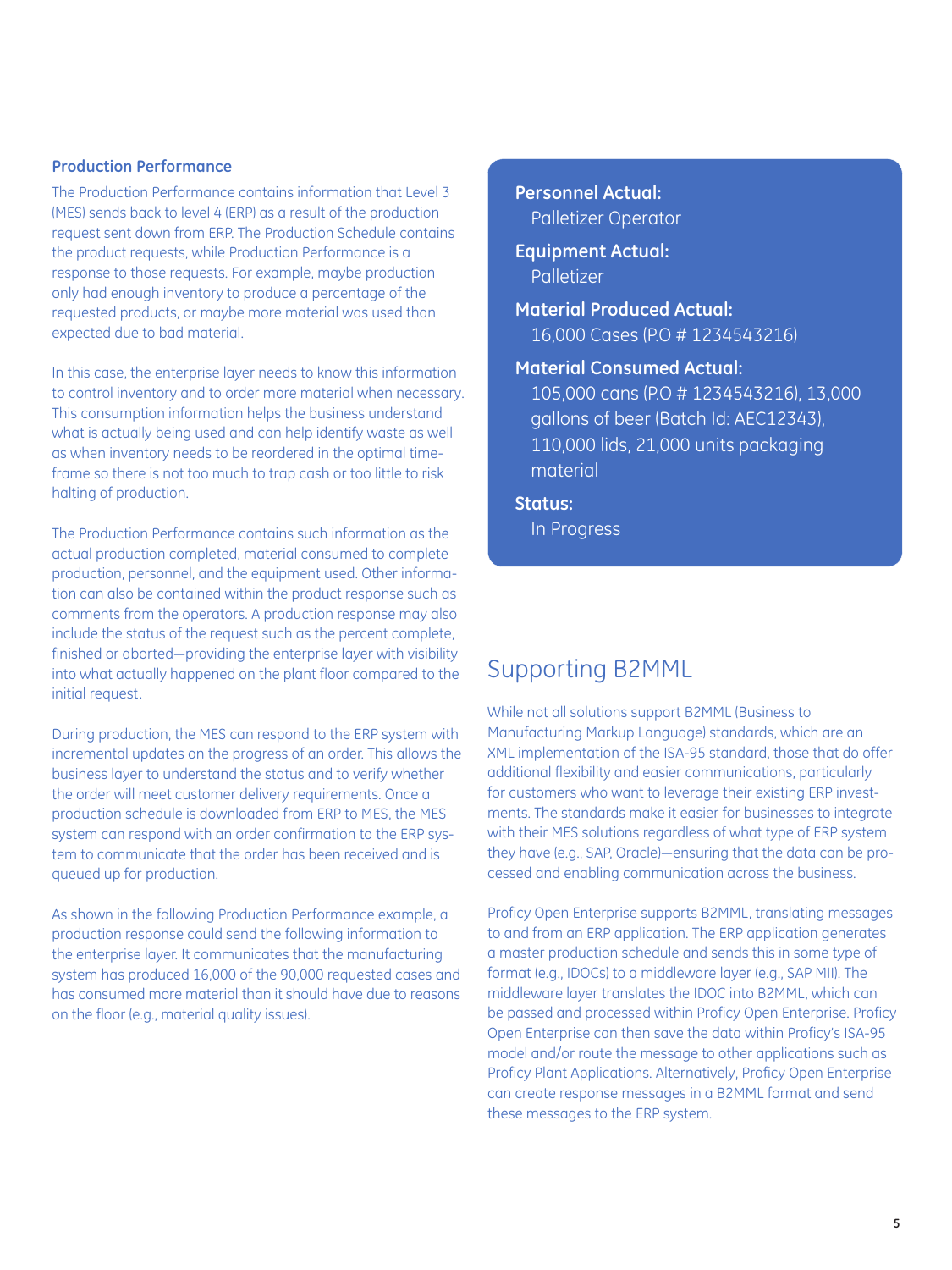# Single point of connectivity

In addition to standard translations, it is extremely important to have a single point from which information can be shared between the ERP and MES systems, as well as routed to other applications across the business. Having a central point enables information to be routed wherever it needs to be shared, driving true integration and visibility from the top floor to the shop floor, which in turn, allows for better and more timely decision making that impacts operational performance.

Proficy Open Enterprise provides a single point of connectivity for GE Intelligent Platforms' set of MES solutions through Proficy SOA. Once data is routed to Proficy SOA, it can be used within Proficy Workflow or any application (native or third party) tied to Proficy SOA. One of the big advantages of using Proficy Workflow is the ability to create business rules that allows businesses to set up the logic for making their products. For example, as a Production Schedule is downloaded into Proficy Open Enterprise, a screen can be made available to an operator to check the structure of the message and make any changes necessary or approve/reject the request.

At the enterprise level, users have insight into what is happening on the floor – raw materials, work in progress, finished goods inventory, status of orders. By knowing this information in real time or ahead of time, companies can limit their safety stock and as a result free up cash from their operation. They can better optimize their schedules without needing more equipment or personnel.

The visibility into the manufacturing process gives business managers the opportunity to improve processes that will give them an advantage in the marketplace.



*Automatic data flow can improve the efficiency of the operation significantly, making it imperative that systems have the ability to communicate with each other. It removes the necessity to enter data in two separate systems, which can be prone to error and time consuming. This integration also allows users of different systems to have access to the right information at the right time, for example, with more insight into actual production costs.*